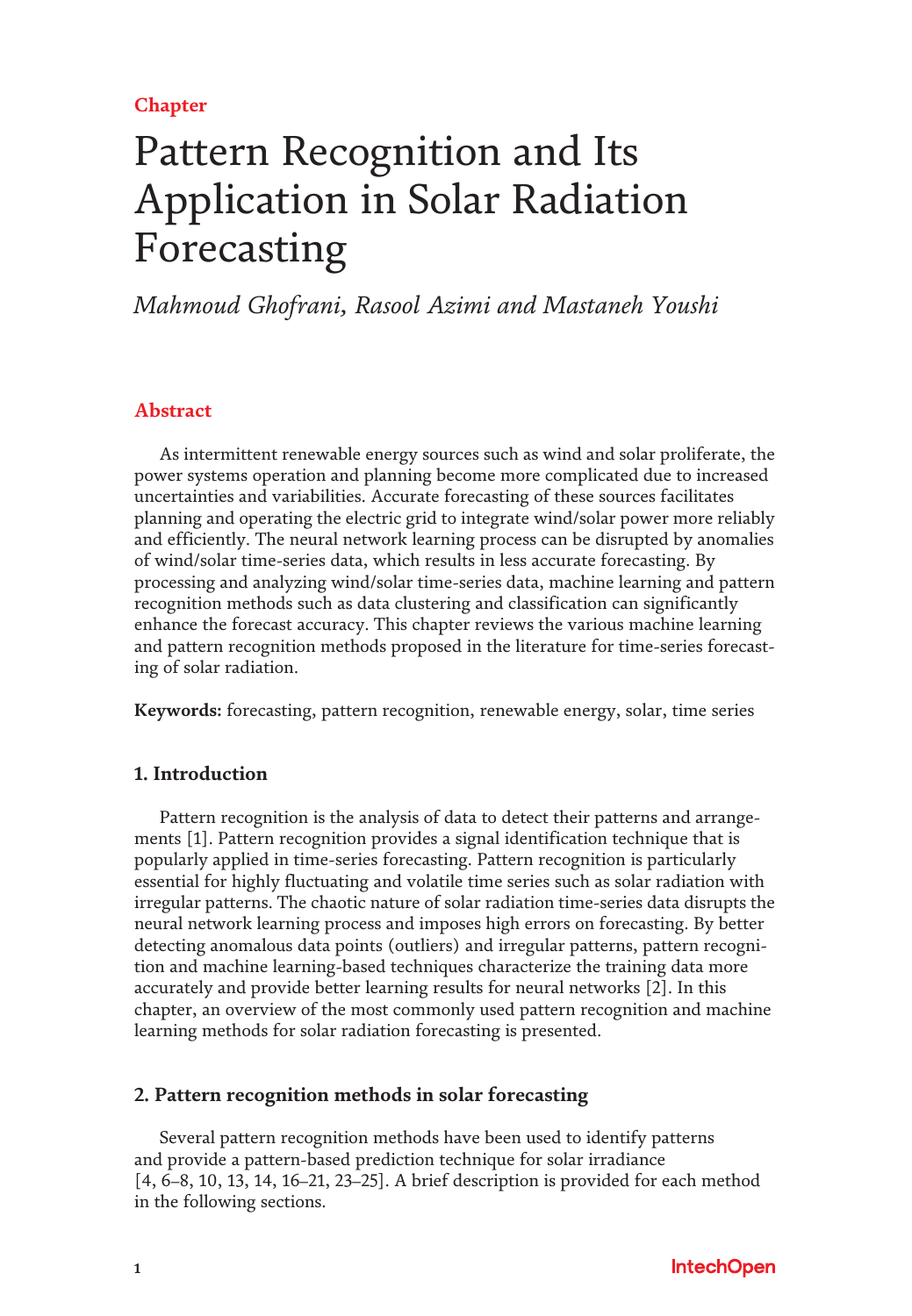## 2.1 Combination of SOM, SVR, and PSO

Self-organizing map (SOM) is an unsupervised learning approach for data classification and clustering [2]. Support vector machines (SVMs) provide supervised learning for data classification and regression analysis [3]. Dong et al. [4] proposes a hybrid forecasting method combining SOM, support vector regression (SVR), and particle swarm optimization (PSO) methods. The SOM is used to divide the input space into disjointed regions with different characteristic information on the correlation between the input and the output. Then, the SVR is applied to model each disjointed region to identify the characteristic correlation. Finally, the PSO is applied to reduce the performance volatility of SVR with different parameters. The hybrid SOM-SVR-PSO method is rigorously tested and compared with several wellknown time series forecasting algorithms. The comparison demonstrates higher accuracy of the proposed forecasting method.

#### 2.2 Fuzzy c-means-based method

Fuzzy c-means (FCM) clustering is a well-known data clustering approach that allows each data element to belong to multiple clusters with varying degrees of membership [5]. Boata and Gravila [6] propose a novel method to forecast the stochastic component of the solar irradiation by the sky condition. By adopting the fuzzy inference system (FIS) principles, the proposed model forecasts daily clearness index. The FIS uses fuzzy logic to map any given input (features in the case of fuzzy clustering) to an output (clusters in the case of fuzzy clustering). In the proposed method, fuzzy c-means clustering is used to establish the membership functions (MFs) from the input variable's attributes. The MFs constitute the building blocks of the fuzzy set theory in fuzzy logic and characterize the fuzziness in a fuzzy set. The proposed method is evaluated and concluded to produce highly accurate results for practical applications.

## 2.3 Combination of fuzzy logic and neural networks

Fuzzy logic provides a powerful pattern recognition tool mainly because of its capability to characterize imperfect or noisy information and to measure data resemblance for clustering [7]. Chen et al. [8] proposes a new technique for solar radiation forecasting by combining the fuzzy logic and neural networks, to achieve a good accuracy at different conditions. In this method, the future sky conditions and temperature information are clustered to different fuzzy sets using a fuzzy logic-based clustering algorithm. The results demonstrate that the hybrid of fuzzy logic and neural network enhances the forecast accuracy for different sky and temperature conditions.

## 2.4 Spectral clustering

A new time-series clustering technique is proposed in Ref. [9] to reduce the computational complexity of smart grid optimization problems. Spectral clustering is used in this chapter to cluster different profiles for N days, where each day's profile is a time series over T slots. The data are clustered with respect to three different features including time attribute, frequency attribute, and weighted average of time-frequency attributes. The results show that clustering time-series data to provide two or more sub time series can improve the optimization performance when compared to using just a single typical time series.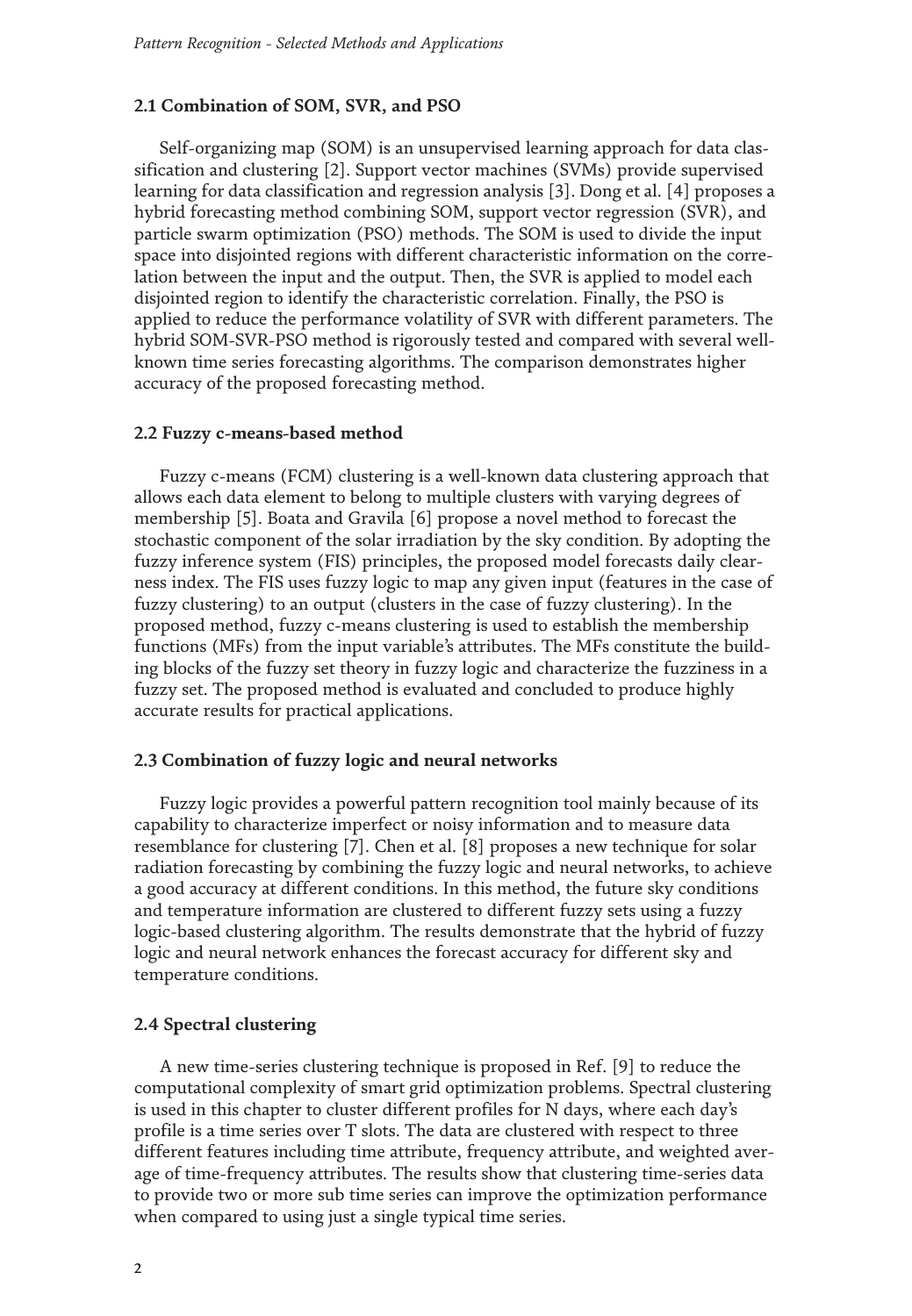## 2.5 Combination of k-means and NAR

K-means algorithm is a partition-based data clustering approach, which iteratively relocates data points among clusters for clustering optimization [10]. Nonlinear autoregressive (NAR) forecasting is based on the nonlinear relation between the past outputs and the predicted outputs, which and can be defined by a high-order diversity measure [11].

Benmouiza [12] proposes a hybrid of k-means clustering and NAR neural networks for short-term solar radiation forecasting. In this method, k-means algorithm is applied to extract useful information from the input data. By clustering the data, k-means recognizes patterns of the input space, which provides better training for the neural network and improves the forecasting results. The proposed hybrid method first uses the mutual information (MI) approach to identify the suitable time delay and reconstitutes the phase space of solar radiation time series. The false nearest neighbors (FNN) algorithm is then used to determine the minimum embedding dimension for reconstructing the nonlinear dynamics from a time series. The next phase involves the k-means clustering to cluster the input patterns into k groups with similar characteristics. The silhouette method is applied to select the most suitable number of clusters. A NAR neural network is then trained for each cluster as a sub-predictor for the corresponding subset of the input pattern. Finally, another NAR network is applied as a global predictor for the solar radiation time-series data. Taking advantage of both k-means and NAR, the proposed forecasting method provides satisfactory results.

#### 2.6 K-fold-based method

K-fold cross validation approach is a resampling procedure used to evaluate machine learning models over a sample data. The bootstrap is another resampling technique that generates multiple datasets by sampling from the original single dataset [13]. A combination of bootstrap sampling, k-fold cross validation, mutual information, and stationary time-series processing with clear sky model is applied in Ref. [13] for solar radiation forecasting. In this method, the cumulative distribution function (CDF) and matching quintile estimation (MQE) are used to determine the prediction interval. Based on the evaluation results, the proposed method demonstrates higher accuracy for forecasting horizons varying between 1 and 6 hours.

### 2.7 Combination of ANN with fuzzy logic pre-processing

Sivaneasan [14] develops an improved solar forecasting algorithm by combining fuzzy logic pre-processing and artificial neural network (ANN) model. The fuzzy pre-processing is used to calculate the correlation between temperature, cloud cover, wind speed, and direction with irradiance values. In this method, a threelayer feed forward with back-propagation model is applied as the neural network training algorithm. An error correction factor is proposed to reduce forecast errors by combining the error from the previous 5-min estimated output in the input layer. The evaluation results demonstrate that the error correction factor combined with the ANN approach improves solar irradiance forecasting accuracy due to its adaptive error correction capability. The forecasting accuracy of the proposed method is compared with other ANN forecasting algorithms. The results show that the proposed method has a better performance.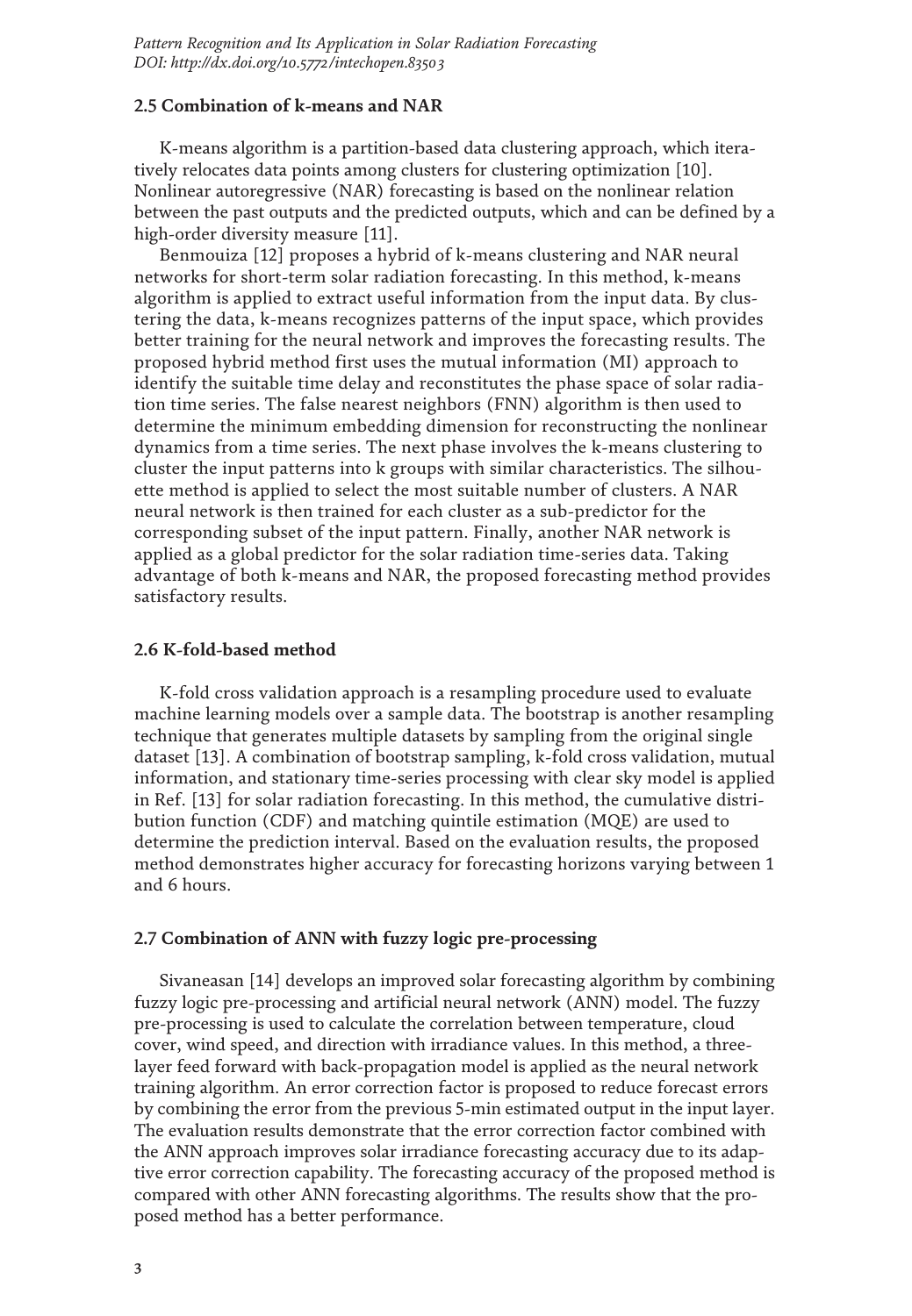## 2.8 Semi-empirical methods

Ångström-Prescott (AP) is a model used to estimate the global solar irradiation as a function of solar radiation at the earth's surface and daily sunshine duration [15]. Akarslan et al. [16] presents five semi-empirical solar radiation forecasting models based on the AP approach. These models utilize solar irradiance historical data along with the extra-terrestrial irradiance and the clearness index for hourly forecasting of solar radiation. Models 1–2 use historical samples of solar radiation and clearness index, whereas models 3–5 utilize the extra-terrestrial irradiance in addition to historical values of solar radiation and clearness index. The evaluation results show that including the extra-terrestrial irradiance data in the model enhances the forecasting accuracy.

### 2.9 Combination of k-means, DT, and SVM-C

A hybrid framework is proposed in Ref. [17] to model and forecast hourly global solar radiation data. This approach includes two different phases and uses data mining techniques in each step. K-means clustering technique is used in the first phase to identify the type of days. In the second phase, the decision trees (DT), artificial neural networks, support vector machine regression (SVM-R), and support vector machine classification algorithms (SVM-C) are combined with regression algorithms to obtain the daily clearness index and the meteorological parameters to forecast hourly global solar radiation. The results of the evaluation indicate that the proposed method satisfies the desired accuracy.

#### 2.10 Machine learning-based methods

Five machine learning models, including adaptive forward-backward greedy algorithm (Fo-Ba), leap-Forward, forecast and variable selection by spike and slab regression (spikeslab), bagging wrapper for multivariate adaptive regression splines (Bagged MARS) using generalized cross validation (gCV) pruning, Cubist, and bagEarthGCV are presented in Ref. [18] for the solar irradiance prediction. The Fo-Ba algorithm is an efficient sparse learning and feature selection method with applications in optimization problems. The spikeslab model is a prediction and variable selection approach based on spike and slab regression. Bagged MARS approach computes an Earth model for each bootstrap sample of the original training set. In addition, the generalized cross validation approach is used for regularizing parameter selection in geophysical diffraction tomography (GDT). The abovementioned models are evaluated and compared for different forecasting horizons from 1 h ahead to 48 h ahead. The evaluation results show that the spikeslab and Cubist models have more accurate and consistent performance for different forecasting horizons.

## 2.11 Combination of SOM and wavelet neural networks

Wavelet neural network is the combination of wavelet analysis and neural networks to address the over fitting issue of single network models. Reference [19] develops a novel short-term PV generation forecasting method by combining SOM algorithm and wavelet neural networks. The SOM method is applied for clustering the weather data and recognizing the future weather type. The wavelet neural network is utilized to build the prediction models for each cluster sample. The proposed method is proven to culminate in highly accurate forecasting.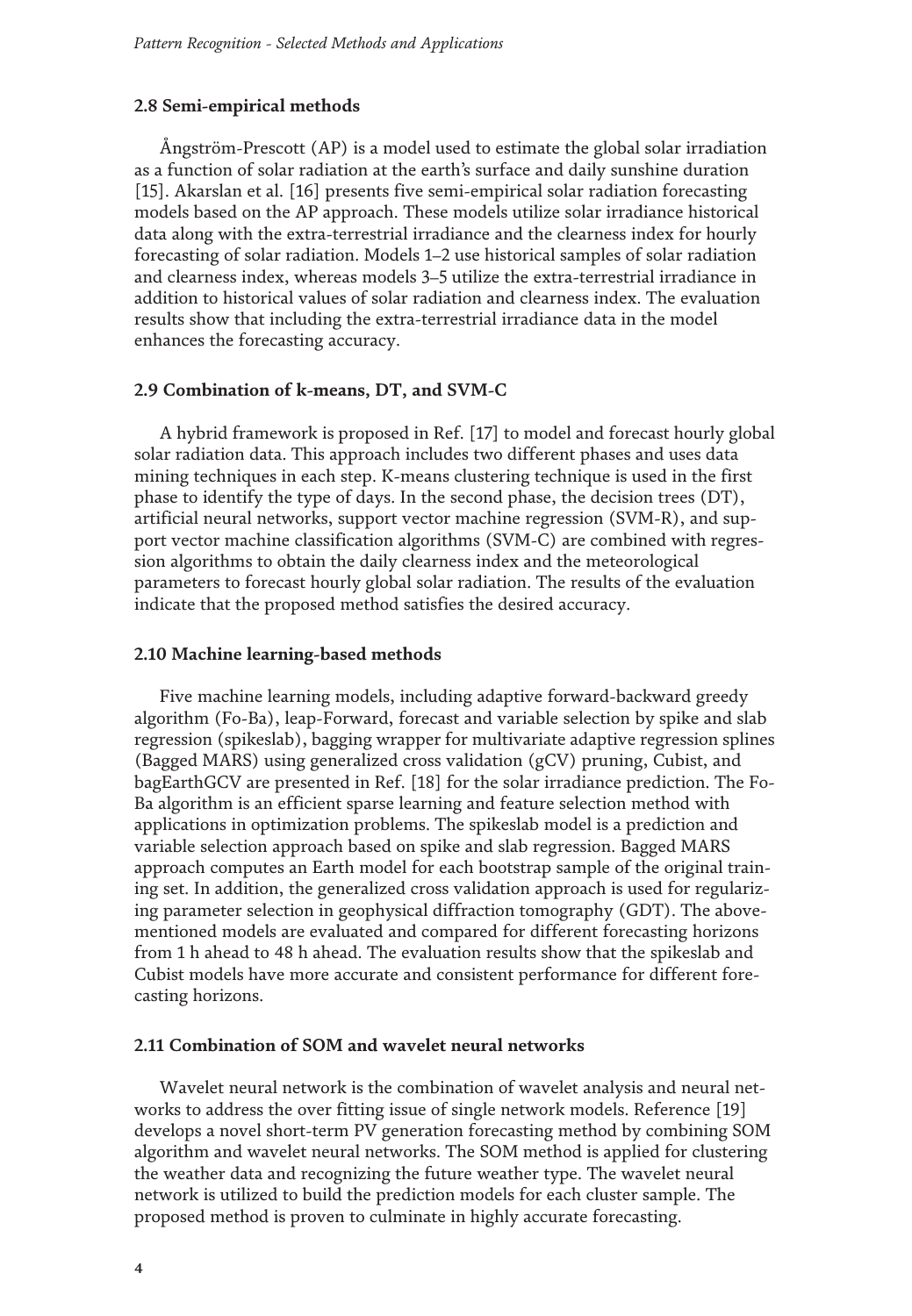## 2.12 Adaptive neuro-fuzzy system

Mohammadi et al. [20] propose an adaptive neuron-fuzzy inference system (ANFIS)-based model for daily solar radiation forecasting. The ANFIS method is a hybrid artificial intelligence method combining learning and generalization ability of neural network with characteristics of fuzzy inference system. The results demonstrate that the ANFIS model is an effective approach in the field of solar radiation forecasting.

#### 2.13 SVR-based method

Support vector regression (SVR) is a variant of SVM that is used to compute the linear regression function of a nonlinear mapping [3]. SVR methodology is used in Ref. [21] for horizontal global solar radiation forecasting based on the daily hours of sunshine and daylight. The obtained results show that this method forecasts the monthly average daily global solar radiation with higher accuracy over the PSObased models.

### 2.14 Combination of SVM, WT, ANN, and GA methods

Wavelet transform (WT) is a time-series analysis tool that decomposes a signal into a representation demonstrating time-series details and trends as a function of time [22]. Mohammadi et al. [23] uses a hybrid of support vector machine and wavelet transform algorithm (SVM-WT) for extracting features of solar radiation data. In addition, the artificial neural network (ANN) and genetic algorithm (GA) are combined to forecast daily global solar radiation. The results show that the SVM-WT method improves the forecasting accuracy by recognizing the patterns and providing better training for the neural network.

## 2.15 Clustering-based multi-model method

Wu and Chan [24] propose a novel multi-model framework for solar radiation forecasting. The framework is based on the assumption that there are several patterns in the stochastic component of solar radiation series. The time series data are first classified into multiple subsequences. The k-means algorithm is then applied to group the subsequence into different clusters. Finally, the time-delay neural network (TDNN) is trained to model a specific pattern in each cluster. The pattern corresponding to the current time is then determined for the forecasting purpose. This process is followed by selecting the appropriate trained TDNN model. The comparison analysis of the proposed forecasting method with autoregressivemoving-average (ARMA) model shows that the proposed model provides superior performance.

## 2.16 Data-driven method

Aerosol Optical Depth (AOD) and the Angstrom Exponent data are used in [25] and are included in several data-driven models for hourly solar radiation forecasting. Several machine learning methods including multilayer perceptron (MLP), SVR, k-nearest neighbors (kNN), and decision tree regression are used as the datadriven models and evaluated for their forecasting accuracies. The evaluation results show that the MLP method outperforms other data-driven forecasting models.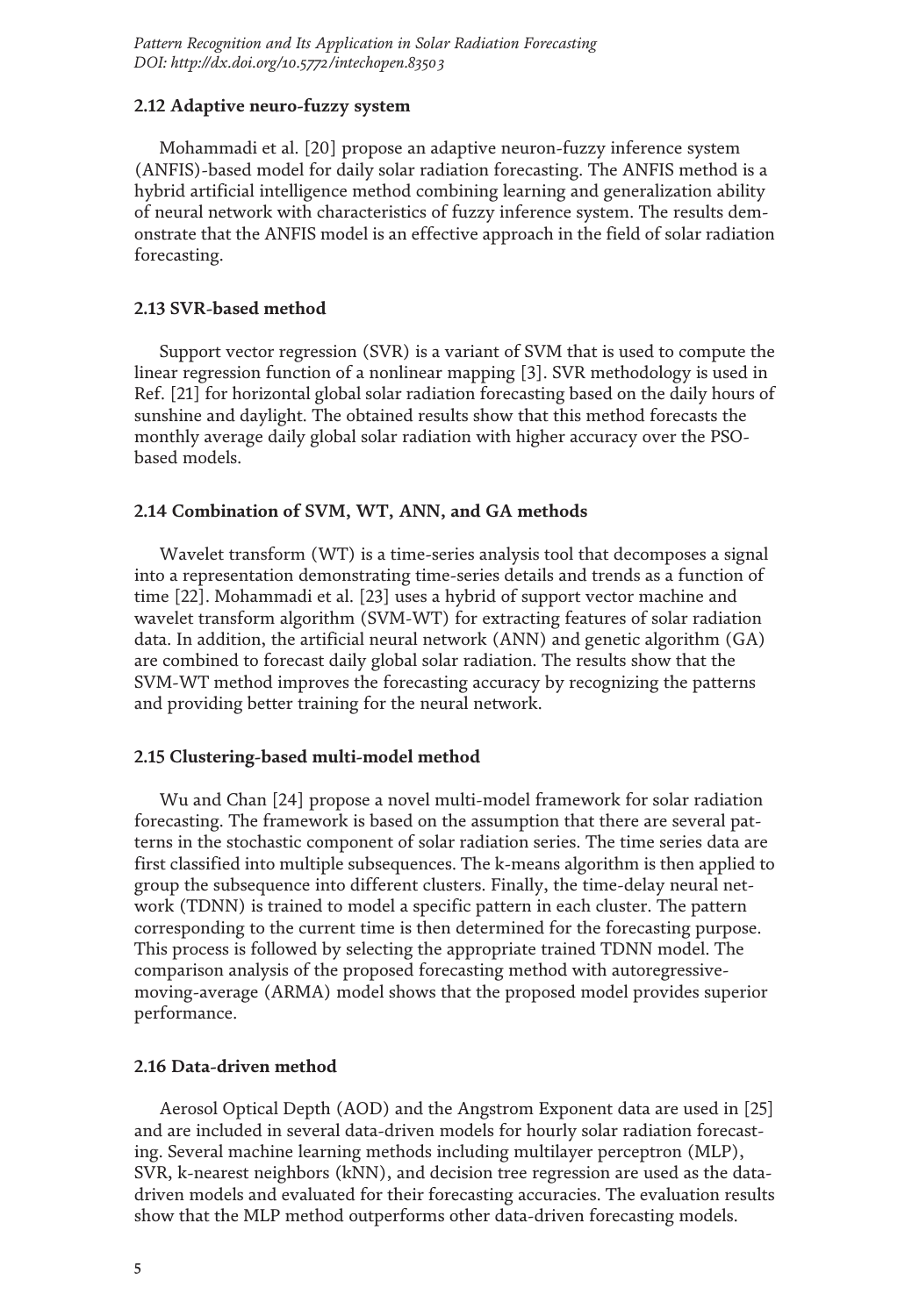## 3. Performance metrics

Several indexes are presented for evaluating the performance of time-series prediction methods. These indexes are used to represent the forecast error. Lower error values correspond to more accurate forecasting. This section provides the definitions and mathematical representations for most commonly used error indexes in forecasting.

Note that  $S_{Actual}$  is the observed value,  $\hat{S}$  is the predicted value (forecast), and N is the total number of observations.

## 3.1 MSE

The mean square error (MSE) is used as the accuracy performance indicator given by:

$$
\text{MSE} = \frac{1}{N} \sum_{n=1}^{N} \left( \hat{S}(n) - S_{Actual}(n) \right)^2 \tag{1}
$$

#### 3.2 nMSE

Normalized mean square error (nMSE) is an estimator of overall deviations between the forecasted and measured samples. It is defined as follows:

$$
nMSE = \frac{N \sum\limits_{n=1}^{N} \left(\hat{S}(n) - S_{Actual}(n)\right)^2}{\sum\limits_{n=1}^{N} \hat{S}(n) \cdot \sum\limits_{n=1}^{N} S_{Actual}(n)}
$$
(2)

#### 3.3 RMSE

The square root of MSE is given by:

RMSE = 
$$
\sqrt{\frac{1}{N} \sum_{n=1}^{N} (\hat{S}(n) - S_{Actual}(n))^{2}}
$$
 (3)

#### 3.4 nRMSE

Normalized root mean square error (NRMSE) is calculated as follows:

$$
nRMSE = \frac{\sqrt{\frac{1}{N} \sum_{n=1}^{N} (\hat{S}(n) - S_{Actual}(n))^{2}}}{\frac{1}{N} \sum_{n=1}^{N} S_{Actual}(n)}
$$
(4)

## 3.5 MAE

Mean absolute error is calculated as follows:

$$
\text{MAE} = \frac{1}{N} \sum_{n=1}^{N} \left| \hat{S}(n) - S_{Actual}(n) \right| \tag{5}
$$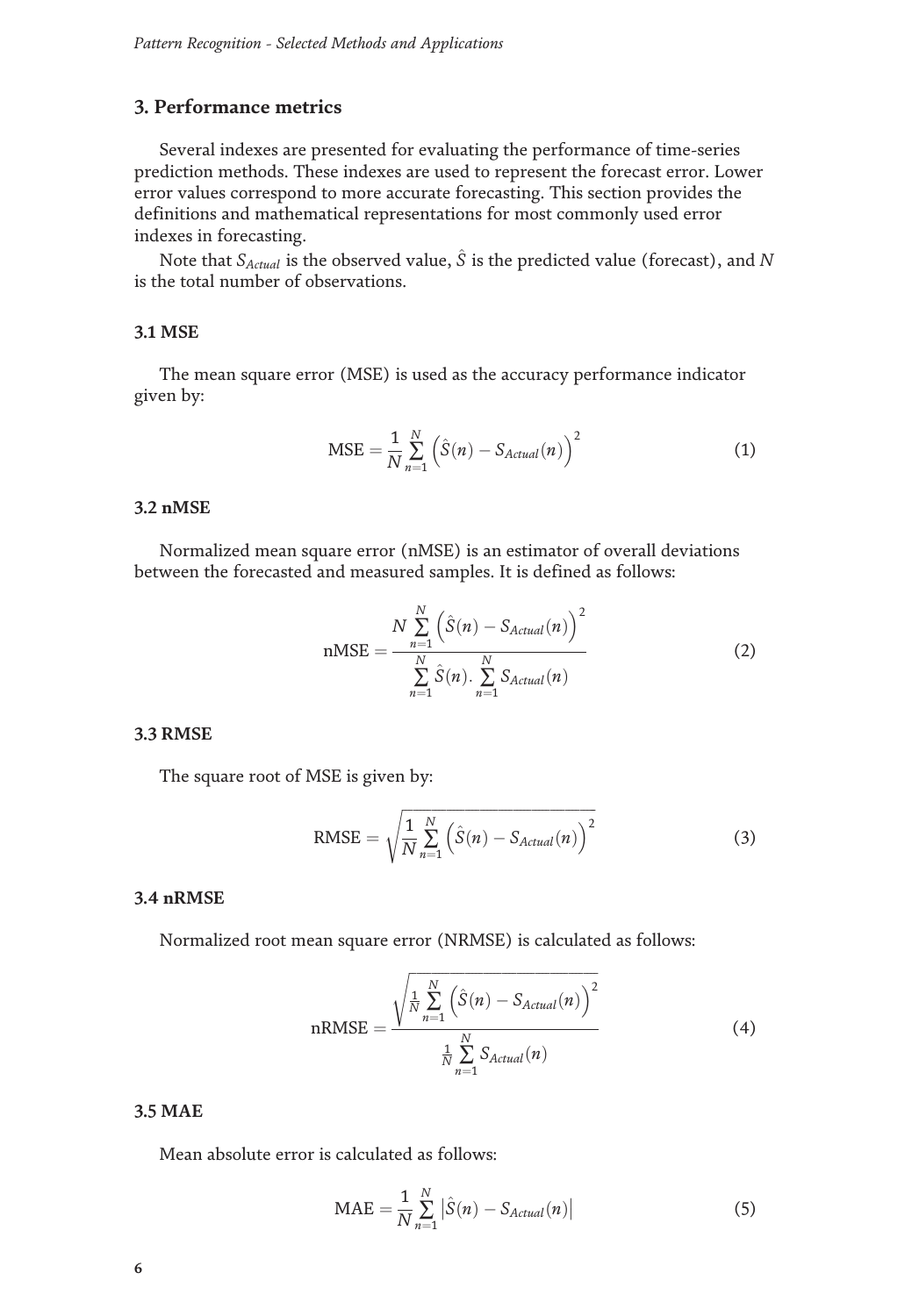## 3.6 nMAE

Normalized mean absolute error (nMAE) is given by:

$$
nMAE = \frac{1}{N} \sum_{n=1}^{N} \frac{\left| \hat{S}(n) - S_{Actual}(n) \right|}{\max(S_{Actual}(n))}
$$
(6)

## 3.7 MAPE

Mean absolute percentage error is calculated as follows:

$$
MAPE = \frac{1}{N} \sum_{n=1}^{N} \left| \frac{\hat{S}(n) - S_{Actual}(n)}{S_{Actual}(n)} \right|
$$
 (7)

#### 3.8 MBE

Mean bias error (MBE) is given by:

$$
\text{MBE} = \frac{1}{N} \sum_{n=1}^{N} \hat{S}(n) - S_{Actual}(n) \tag{8}
$$

## 3.9 nMBE

Normalized mean bias error (nMBE) is calculated by normalizing the MBE as follows:

$$
nMBE = \frac{\sum_{n=1}^{N} \hat{S}(n) - S_{Actual}(n)}{\sum_{n=1}^{N} S_{Actual}(n)}
$$
(9)

## 3.10 MABE

The MABE represents the mean absolute bias error as follows:

$$
\text{MABE} = \frac{1}{N} \sum_{n=1}^{N} \left| \hat{S}(n) - S_{Actual}(n) \right| \tag{10}
$$

## 3.11 SMAPE

The SMAPE represents symmetric mean absolute percentage error as follows:

$$
SMAPE = \frac{1}{N} \sum_{n=1}^{N} \frac{|\hat{S}(n) - S_{Actual}(n)|}{(\hat{S}(n) + S_{Actual}(n))^{2}} \times 100
$$
 (11)

## 3.12 Forecast skill

The forecast skill is an error index which provides accuracy comparison between any given forecasting model and the persistence forecasting method. The forecast skill is calculated by: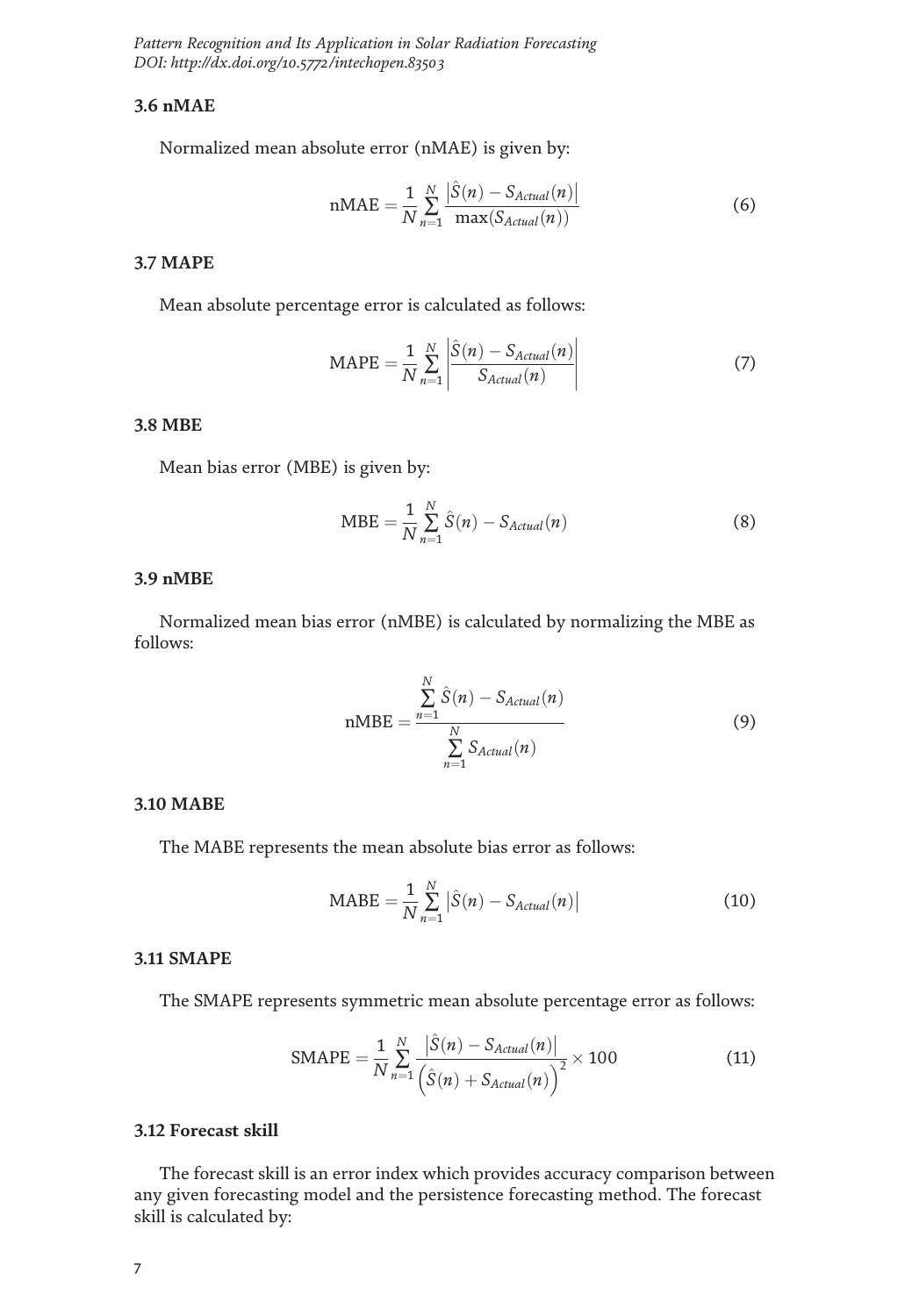Pattern Recognition - Selected Methods and Applications

$$
Forecast Skill = \left(1 - \frac{RMSE}{RMSE(Persistentence)}\right)
$$
 (12)

A forecast skill of 1.0 implies an unattainable perfect forecasting, and a forecast skill of 0.0 indicates a performance similar to the persistence method. Besides, negative values show lower forecasting accuracies compared to the persistence method. Detailed explanations and applications of the forecast skill can be found in [26].

Table 1 provides a summary of the solar radiation forecasting methods explained in subsections 2.1–2.16, along with the error metrics used for each method.

| References Forecast | variable                                | Forecast<br>horizon | Error<br>metric             | Method                                                                                                     | Data                                                                    |
|---------------------|-----------------------------------------|---------------------|-----------------------------|------------------------------------------------------------------------------------------------------------|-------------------------------------------------------------------------|
| [4]                 | Hourly<br><b>GHI</b>                    | 1 h                 | nRMSE,<br>nMBE              | Hybrid SOM-SVR-PSO                                                                                         | Colorado, USA and<br>South Park,<br>Singapore                           |
| [6]                 | Daily<br>global<br>solar<br>irradiation | 1 day               | RMSE,<br><b>MBE</b>         | Functional fuzzy approach                                                                                  | World Radiation<br>Data Center<br>(WRDC), St.<br>Petersburg, Russia     |
| $[7]$               | Hourly<br>solar<br>radiation            | 1 h                 | <b>MAPE</b>                 | Hybrid of fuzzy logic and neural<br>networks                                                               | National<br>Environment<br>Agency (NEA)                                 |
| $\lceil 8 \rceil$   | Hourly<br>solar<br>radiation            | 1 <sub>h</sub>      | nRMSE,<br>MAPE              | A decomposition-clustering-<br>ensemble learning approach                                                  | Beijing, China                                                          |
| [10]                | Hourly<br>solar<br>radiation            | 1 <sub>h</sub>      | RMSE,<br>nRMSE              | Hybrid k-means-NAR                                                                                         | National<br>Meteorological<br>Office of Algeria for<br>the site of Oran |
| $[13]$              | Hourly<br><b>GHI</b>                    | 1 h                 | nRMSE,<br>forecast<br>skill | Combination of bootstrap<br>sampling, k-fold approach,<br>mutual information, and<br>stationary processing | Global Earth<br>Observation<br>System of Systems<br>(GEOSS)             |
| $[14]$              | Very short 5-min<br>term GHI            |                     | <b>MAPE</b>                 | Combination of ANN with<br>fuzzy logic pre-processing                                                      | Singapore                                                               |
| $[16]$              | Hourly<br>solar<br>radiation            | 1 h                 | MBE,<br>RMSE,<br>nRMSE      | AP-based semi-empirical<br>models                                                                          | Solar observation<br>station at Afyon<br>Kocatepe<br>University         |
| $[17]$              | Hourly<br><b>GHI</b>                    | 1 <sub>h</sub>      | MAE,<br>rMAE,<br>nRMSE      | Combination k-means, DT and<br>SVM-C                                                                       | Photovoltaic<br>Systems Laboratory<br>of the University of<br>Malaga    |
| $\lceil 18 \rceil$  | Hourly<br>solar<br>radiation            | 1 h-48 h            | RMSE                        | Machine learning-based models                                                                              | National renewable<br>energy laboratory<br>(NREL)                       |
| $[19]$              | Daily<br>global<br>solar<br>irradiation | 1 day               | nMAPE,<br>nRMSE             | Combination of SOM and<br>wavelet neural networks                                                          | Zhejiang Global<br>Photovoltaic<br>Technology                           |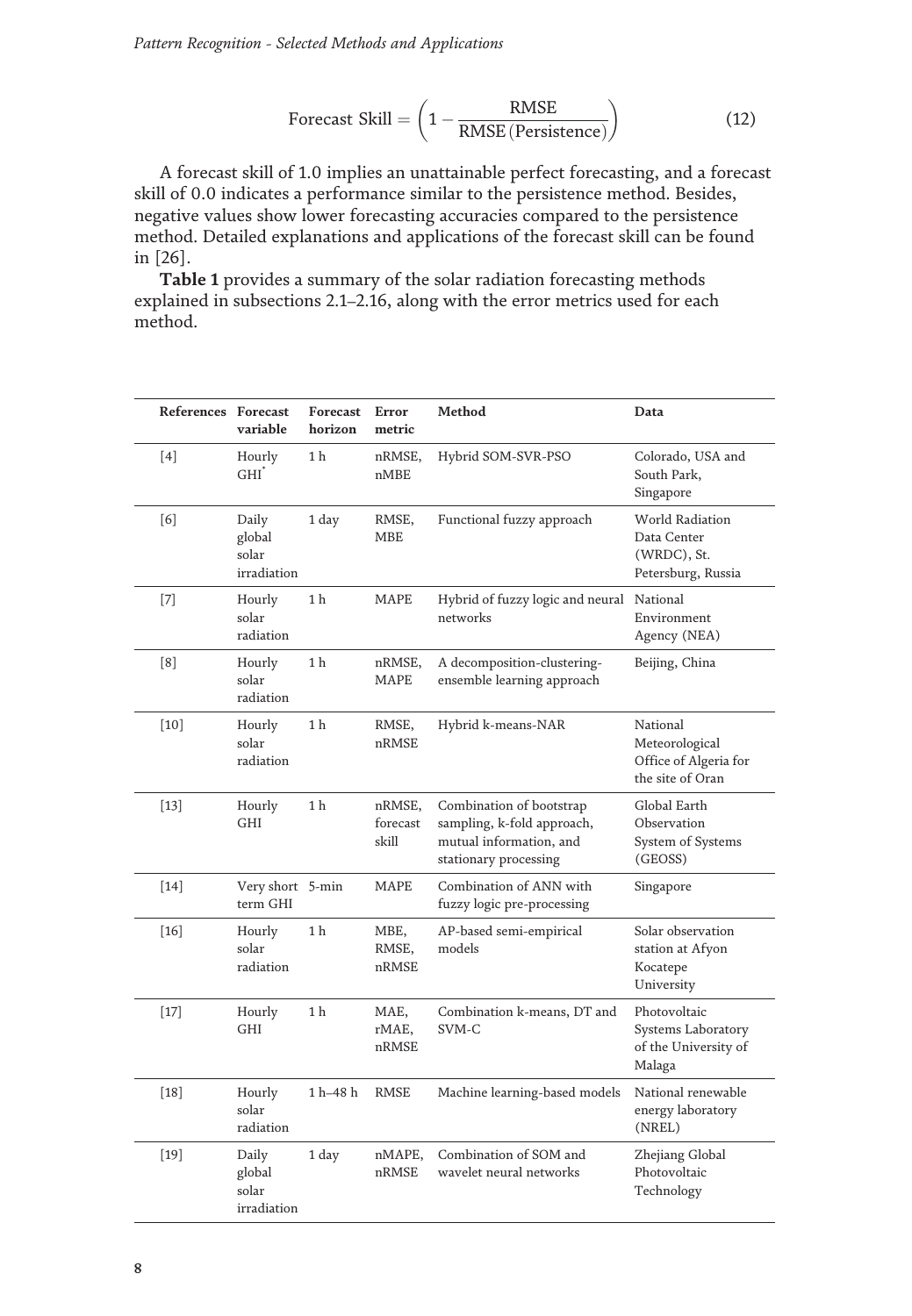| <b>References</b>                                                      | Forecast<br>variable                    | <b>Forecast</b><br>horizon | Error<br>metric               | Method                                        | Data                                                 |  |  |  |  |
|------------------------------------------------------------------------|-----------------------------------------|----------------------------|-------------------------------|-----------------------------------------------|------------------------------------------------------|--|--|--|--|
| [20]                                                                   | Daily<br>global<br>solar<br>irradiation | 1 day                      | RMSE,<br><b>MAPE</b>          | ANFIS-based approach                          | Tabas County,<br>South Khorasan<br>Province, Iran    |  |  |  |  |
| $[21]$                                                                 | Daily<br>global<br>solar<br>irradiation | 1 day                      | RMSE,<br>MAPE,<br><b>MABE</b> | SVR-based methodology                         | Arid desert cold<br>climate of Isfahan,<br>Iran      |  |  |  |  |
| $[23]$                                                                 | Daily<br>global<br>solar<br>irradiation | 1 day                      | RMSE,<br>MAPE,<br><b>MABE</b> | Hybrid SVM-WT-ANN-GA                          | Bandar Abbas, Iran                                   |  |  |  |  |
| $\lceil 24 \rceil$                                                     | Hourly<br>solar<br>radiation            | 1 <sub>h</sub>             | SMAPE,<br><b>RMSE</b>         | Clustering-based multi-model<br>method        | Nanyang<br>Technological<br>University,<br>Singapore |  |  |  |  |
| $[25]$                                                                 | Hourly<br>GHI/<br>$DNI^*/$<br>DHI       | 1 <sub>h</sub>             | RMSE,<br>forecast<br>skill    | Machine learning-based data-<br>driven models | Saudi Arabia                                         |  |  |  |  |
| Global horizontal irradiance (GHI).<br>Direct normal irradiance (DNI). |                                         |                            |                               |                                               |                                                      |  |  |  |  |

\*Diffuse horizontal irradiance (DHI).

#### Table 1.

Summary of the pattern recognition-based solar forecasting methods.

## 4. Conclusion

This chapter provides a comprehensive literature review to demonstrate the application of pattern recognition and machine learning techniques for solar radiation forecasting. The results of this survey show that identifying the irregular patterns of solar radiation time series by data clustering and/or classification provides better training for neural networks and enhances the forecast accuracy. However, computational complexities of hybrid forecasting methods utilizing multiple pattern recognition and machine learning techniques render their applications inefficient for online predictions or very short-term forecasting.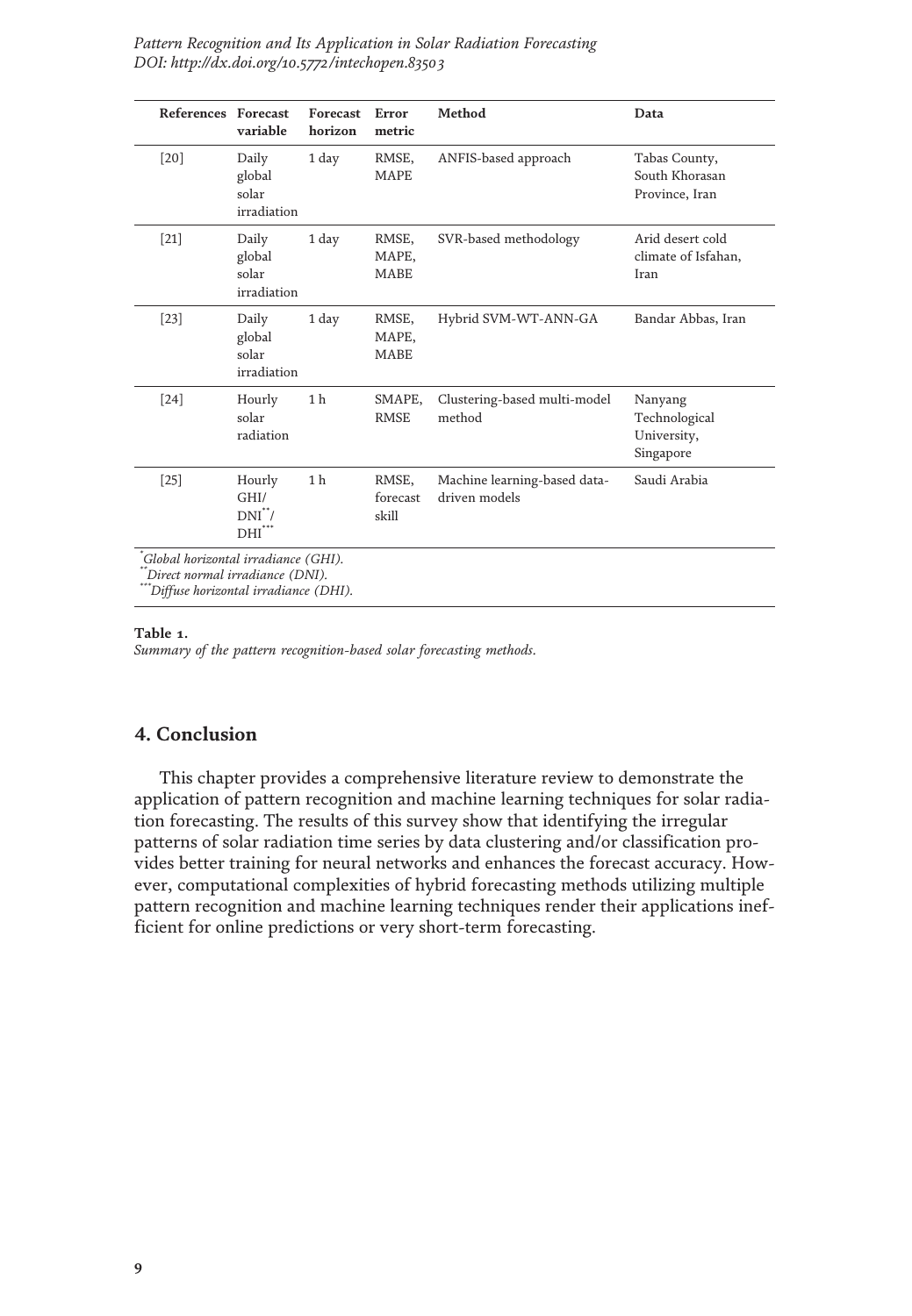## Author details

Mahmoud Ghofrani<sup>1</sup>\*, Rasool Azimi<sup>2</sup> and Mastaneh Youshi<sup>3</sup>

1 School of Science, Technology, Engineering and Mathematics (STEM), University of Washington, Bothell, USA

2 Young Researchers and Elite Club, Qazvin Branch, Islamic Azad University, Qazvin, Iran

3 Faculty of Computer and Information Technology Engineering, Qazvin Branch, Islamic Azad University, Qazvin, Iran

\*Address all correspondence to: mrani@uw.edu

## **IntechOpen**

© 2019 The Author(s). Licensee IntechOpen. This chapter is distributed under the terms of the Creative Commons Attribution License (http://creativecommons.org/licenses/ by/3.0), which permits unrestricted use, distribution, and reproduction in any medium, provided the original work is properly cited.  $\left[\frac{c}{c}\right]$  BY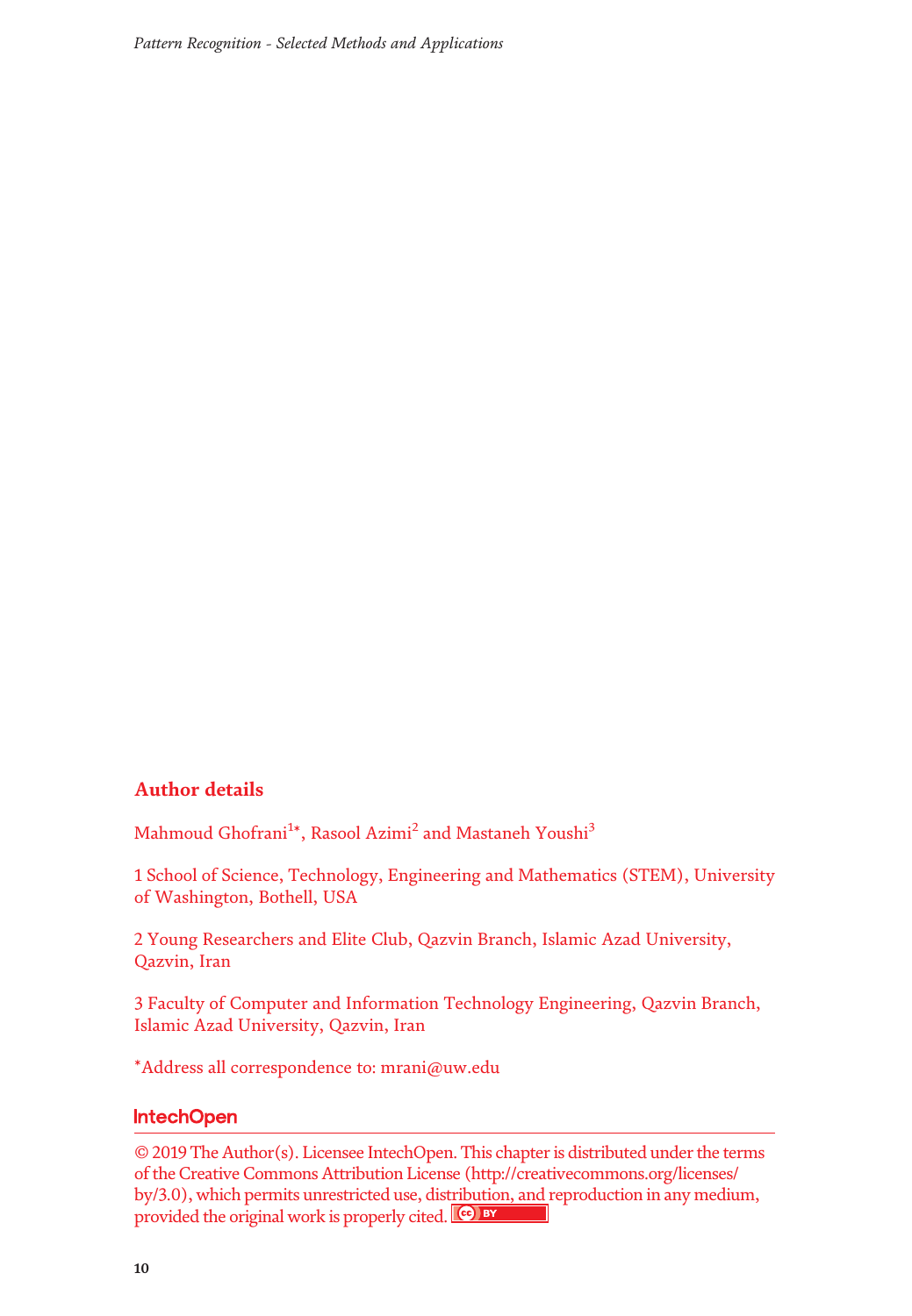## References

[1] Ferreira AMS, Cavalcante CAMT, Fontes CHO, Marambio JES. 5.14 Patterns recognition in energy management. In: Dincer I, editor. Comprehensive Energy Systems. Oxford: Elsevier; 2018. pp. 537-580

[2] Engelbrecht AP. Computational Intelligence: An Introduction. Hoboken, New Jersey, United States: Wiley Publishing, Books, Academic Journals; 2007

[3] Cortes C, Vapnik V. Support-vector networks. Machine Learning. 1995; 20(3):273-297

[4] Dong Z, Yang D, Reindl T, Walsh WM. A novel hybrid approach based on self-organizing maps, support vector regression and particle swarm optimization to forecast solar irradiance. Energy. 2015;82:570-577

[5] Bezdek JC, Ehrlich R, Full W. FCM: The fuzzy C-means clustering algorithm. Computers & Geosciences. 1984;10(2–3):191-203

[6] Boata RS, Gravila P. Functional fuzzy approach for forecasting daily global solar irradiation. Atmospheric Research. 2012;112:79-88

[7] Schmalzel JL, Johnson JF. Pattern Recognition Based on Fuzzy Logic. Paper presented at the 1993 IEEE Instrumentation and Measurement Technology Conference; 18–20 May 1993

[8] Chen SX, Gooi HB, Wang MQ. Solar radiation forecast based on fuzzy logic and neural networks. Renewable Energy. 2013;60:195-201

[9] Sun S, Wang S, Zhang G, Zheng J. A decomposition-clustering-ensemble learning approach for solar radiation forecasting. Solar Energy. 2018;163: 189-199

[10] Lloyd SP. Least squares quantization in PCM. IEEE Transactions on Information Theory. 1982;28(2):129-136

[11] Pawlus W, Karimi HR, Robbersmyr KG. Data-based modeling of vehicle collisions by nonlinear autoregressive model and feedforward neural network. Information Sciences. 2013;235:65-79. DOI: 10.1016/j.ins.2012.03.013

[12] Benmouiza K, Cheknane A. Forecasting hourly global solar radiation using hybrid k-means and nonlinear autoregressive neural network models. Energy Conversion and Management. 2013;75:561-569

[13] Voyant C, Motte F, Notton G, Fouilloy A, Nivet M-L, Duchaud J-L. Prediction intervals for global solar irradiation forecasting using regression trees methods. Renewable Energy. 2018; 126:332-340

[14] Sivaneasan B, Yu CY, Goh KP. Solar forecasting using ANN with fuzzy logic pre-processing. Energy Procedia. 2017; 143:727-732

[15] Paulescu M, Stefu N, Calinoiu D, Paulescu E, Pop N, Boata R, et al. Ångström–Prescott equation: Physical basis, empirical models and sensitivity analysis. Renewable and Sustainable Energy Reviews. 2016;62:495-506

[16] Akarslan E, Hocaoglu FO, Edizkan R. Novel short term solar irradiance forecasting models. Renewable Energy. 2018;123:58-66

[17] Jiménez-Pérez PF, Mora-López L. Modeling and forecasting hourly global solar radiation using clustering and classification techniques. Solar Energy. 2016;135:682-691

[18] Sharma A, Kakkar A. Forecasting daily global solar irradiance generation using machine learning. Renewable and